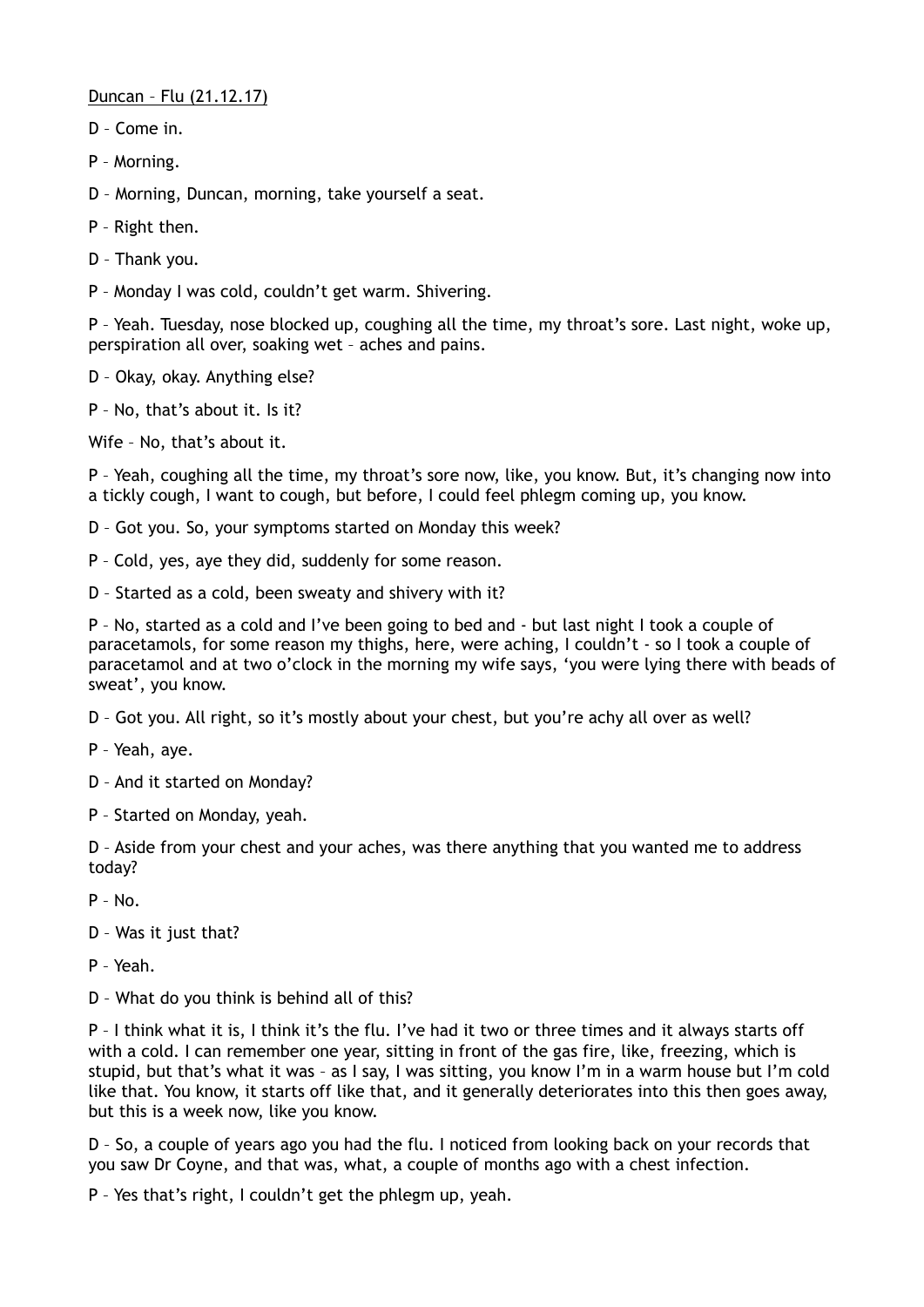D – Okay, that was better, and you had no symptoms for at least a month before coming back with this?

- P That's right, yeah.
- D Generally speaking, how is your chest usually?
- P Okay, no bother.
- D You're not prone to chest problems?
- P No, no.
- D You're not a smoker?
- P No, I packed in, I packed in.
- D Oh well done, when did you stop?
- P Five year ago, six year ago.
- D Excellent, okay, and your general health up until now?
- P Okay, champion.
- D Has there been any other issues at all?
- P No, nothing.
- D I've noticed you use a walking stick.
- P Yeah, that was a motorbike accident fifty years ago.
- D Yeah, okay. But you get about alright?
- P Oh, yeah, yeah.
- D And domestically, you live with your wife.
- P Yes.
- D You're not a big drinker or anything like that?

P – I drink on a weekend, but it's not a big deal, not a big deal. I'm only drinking sugar, isn't it, that's why I've got this, with drinking.

D – Well, we can talk about that, if you'd like.

- P Oh no, no.
- D In terms of your alcohol consumption, how many pints would you drink in an average week?
- P Friday night, I'll probably have four, Sunday night, I'll probably have about five.

D – Okay so total of nine pints in a week, and if you're concerned about that and think it's something worth addressing, we'll come back to that.

- P Oh no, no.
- D Mostly here about your chest, then.

P – As I say, when it comes to drinking in the house, I couldn't thank you for it, it's just social drinking.

D – Alright, alright. Good, so you're thinking probably flu, was there anything that was on your mind that you were worried about?

P – No, no worries at all.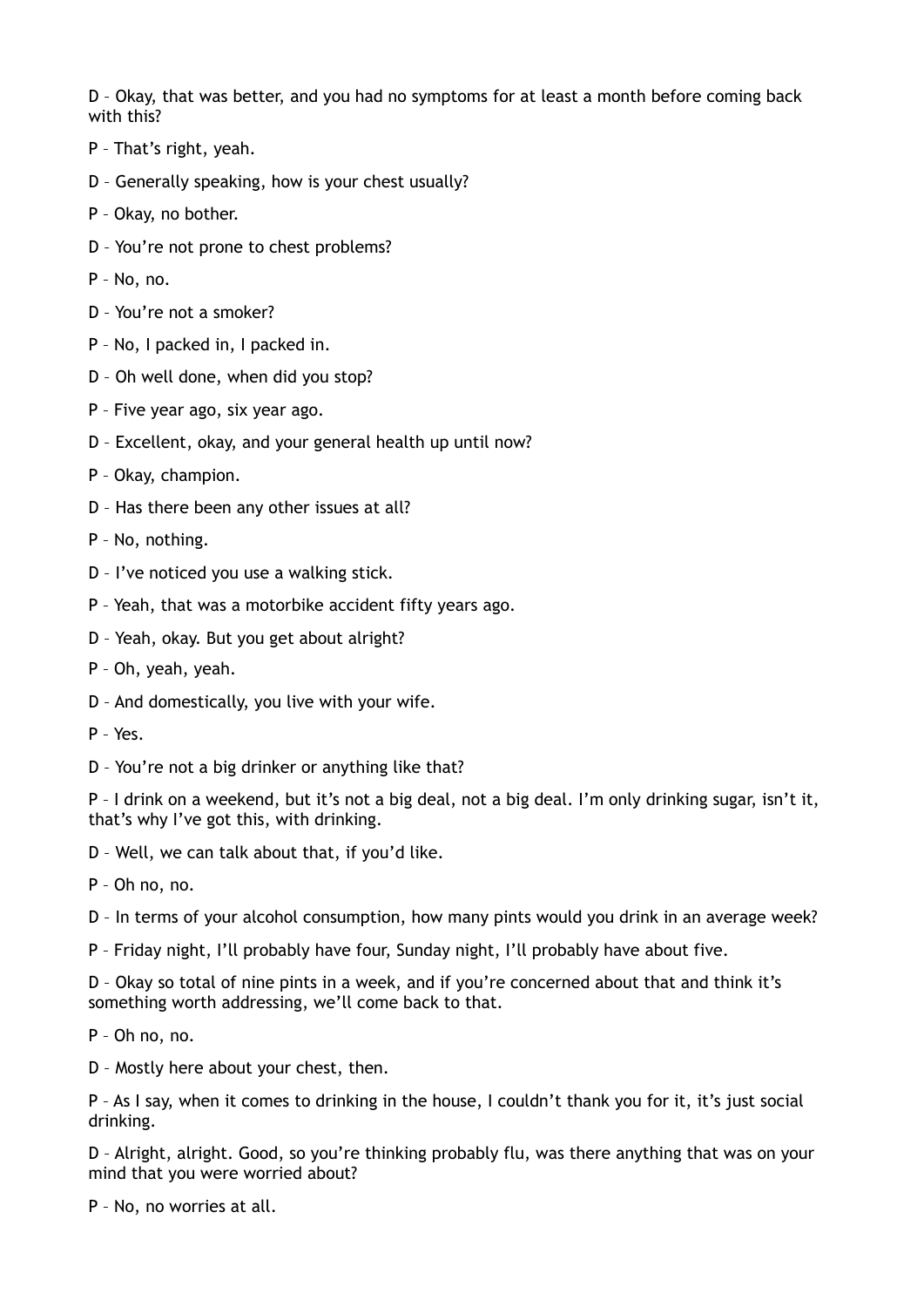- D Can I check you've not been coughing up any blood?
- P No blood, no.
- D Do you feel breathless with it?

P – Sometimes I feel a bit breathless, but I don't get much exercise, so if I'm walking up the stairs with a cup of tea, I get a bit—you know, but I'm okay.

- D Is that normal for you?
- P It is normal for me.
- D So that's not really changed a great deal; so no more breathless than usual?
- P No, no.
- D And your weight's been steady?

P – No, it goes up and down like a yo-yo. Sometimes I'll starve myself and have a lovely tea and then have a bit snacks and I'm up to 13 stone.

- D Okay, we're not thinking…
- P Sorry, 16 stone.
- D We're not thinking that could be anything particularly nasty about this?
- P No, no, not at all.
- D Alright.
- P I think it's I've just got the flu.
- D Alright.
- P So do you think just some antibiotics, or what?

D – Well, we'll make a choice between us as to what the options are for you. If it is truly flu, maybe antibiotics wouldn't be suitable, but we could think about that.

- P Yeah.
- D What colour's your spit at the moment?
- P My spit?
- D Yeah.

P – It's… what I've got coming up my nose is a very light yellow, a very light yellow.

D – Okay.

P – I've known it to be very dark green.

D – Okay. Would you mind slipping your jumper and your jacket off for me, and then we'll check you over. Was there anything else that you were particularly wanting me to do, except for considering antibiotics?

 $P - No.$ 

D – Not really, right. Because you're not here on your own, I'm also going to ask your wife what she would like me to do for you?

P – Well, she's here with the same symptoms.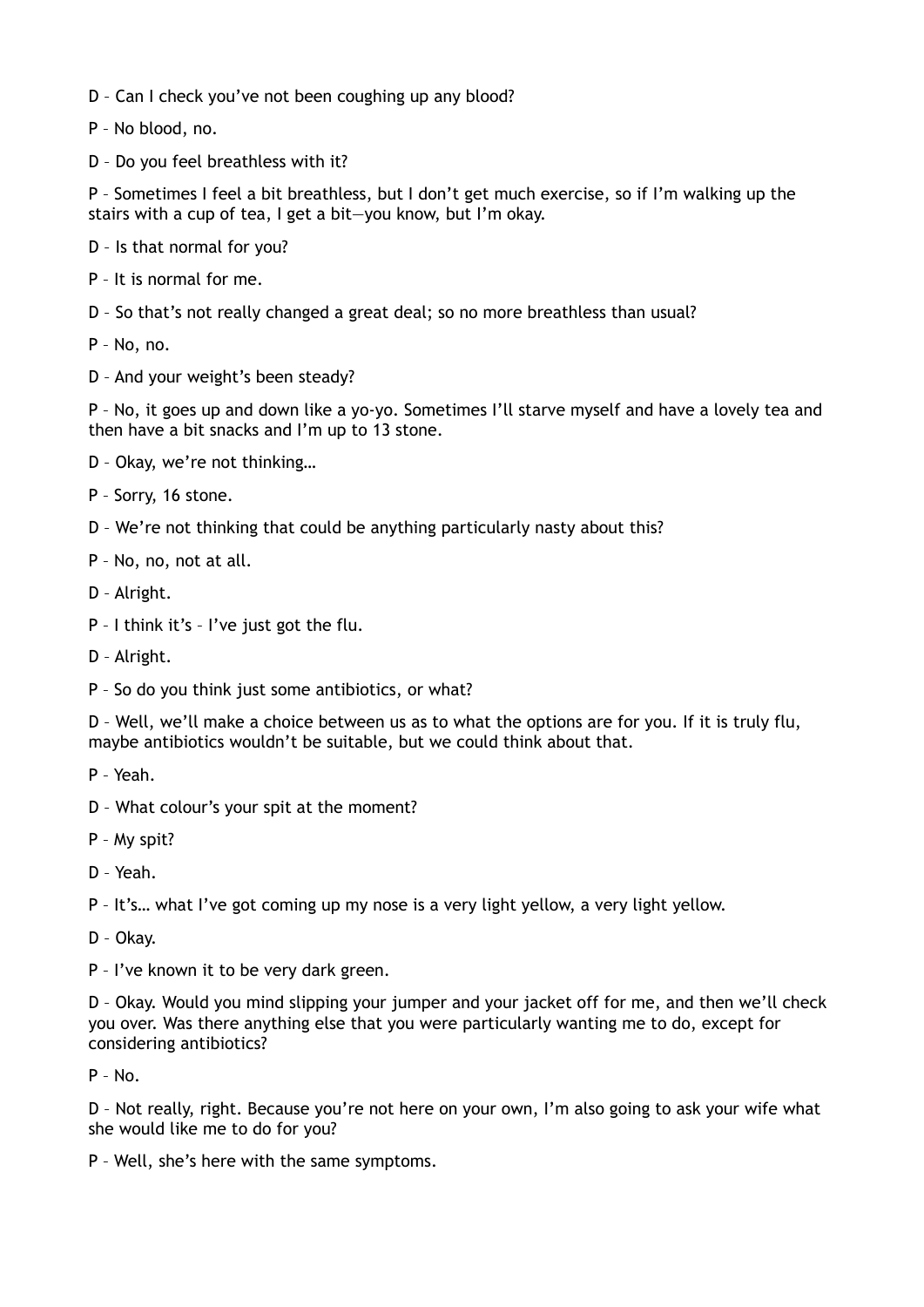D – Exactly. We've talked about her symptoms. Do you want to—if you turn yourself round we're going to listen to the back of your chest, if that's okay. Breathe away. Lovely. No pain in your face at all?

 $P - No.$ 

D – You're not wheezy at all?

P – Well, just with this chest at the moment.

D – Just your chest? You've never had asthma before?

P – No, never.

D – With you being an ex-smoker, would you mind doing this blowing test for me?

P – Oh yeah.

D – Deep breath in, and blow hard and fast. You're going to put your lips right around the outside of that pipe and blow hard. Good numbers, so 420, that's really good. Take yourself a seat, and I'm going to check your temperature and your oxygen levels. We'll get you to put yourself back together in a second. So, on your finger there if you wouldn't mind, and that's going to check your temperature. Your temperature's good, your oxygen levels are good, your pulse is normal. Okay, pop your jumper back on.

Wife – His chest through the night was like a cat crying.

P – Yes.

D – So, I think that this is a flu-like illness.

P – Yes.

D – I think you're absolutely right. Your chest is okay at the moment, and you're coughing up some yellowy-green phlegm at the moment.

P – Yeah, very light, very light it is.

D – So, antibiotics don't usually help at this stage of an illness to be fair, under most circumstances, but there are circumstances where we would think of antibiotics for you.

P – Oh, I'm not pressuring you.

D – No, absolutely, and I know that you weren't expecting antibiotics, but the government is encouraging me to offer people who've got flu-like illnesses at this time of year an anti-viral treatment that you can take. But, it gives you very marginal benefits, so it might draw the end of the illness by about half a day. So, marginal benefits. So, it's worthwhile taking symptomatic treatment to help you with the fever, so we're talking about things like paracetamol. Have you ever used ibuprofen?

 $P - No.$ 

D – You're not prone to ulcers in your stomach?

 $P - No.$ 

D – And you don't have high blood pressure or anything like that?

 $P - No.$ 

D – So, ibuprofen you could use, and it's more effective for a fever, but it is slightly more risky for the stomach, so you might want to stick to paracetamol in the first instance. So, 2 tablets of paracetamol four times a day, which your wife has been using, and that will help control your fever. From the point of view of 'do you need antibiotics or not', well, what I would suggest you think about is that we give you antibiotics if your temperature is persistently high and your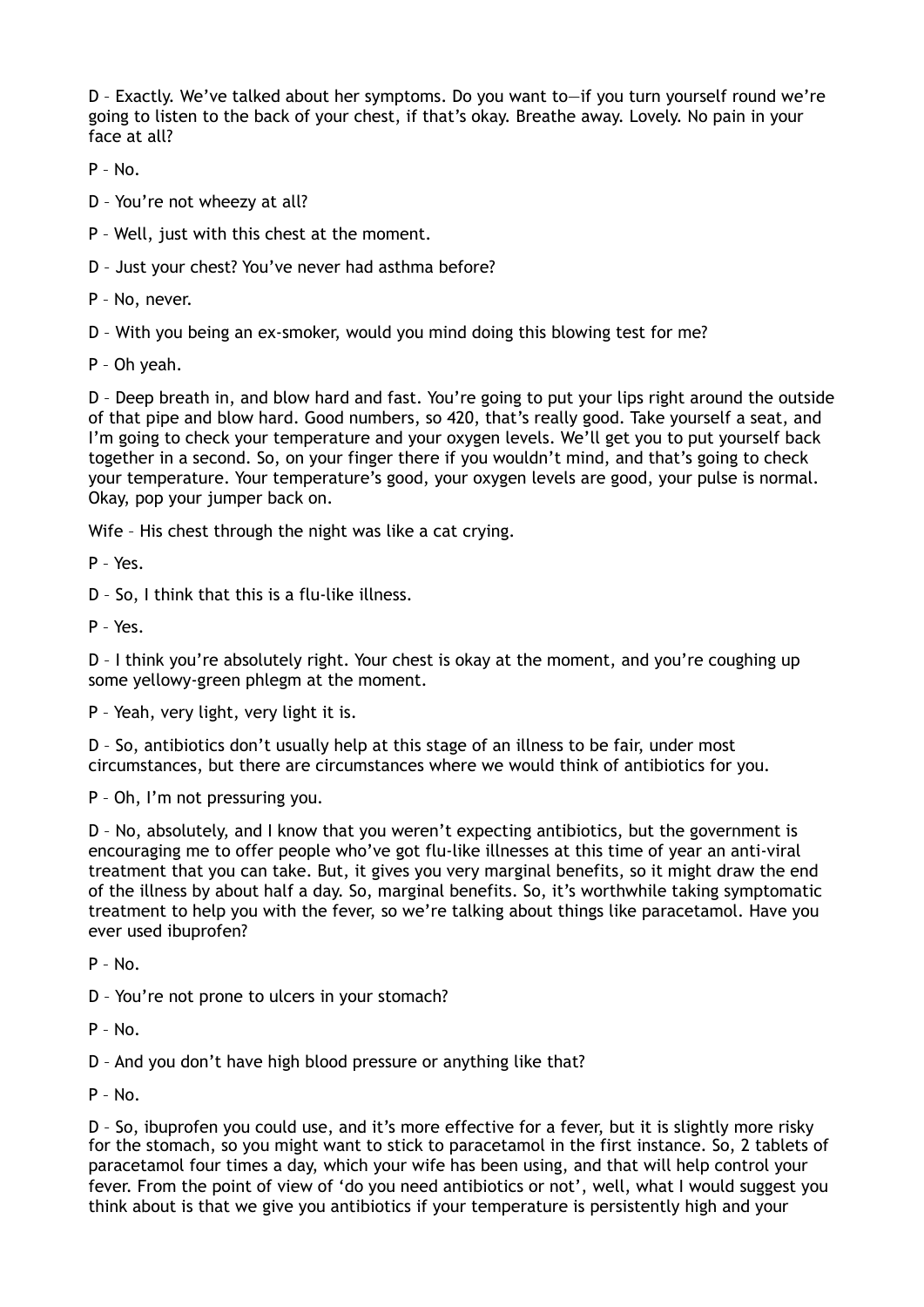coughing up a lot of coloured spit and your chest is getting worse. So, maybe we should be thinking about that if you're continuing to be poorly. Now, most people with a flu-like illness will find that the first two days are the worst, you have a fever that comes and goes, but will generally improve, but the cough will stay with you for two or three weeks.

P – Yeah, yeah.

D – So, what you could do is I could give you a rescue course of antibiotics and if you're finding that you've got a persistent fever – and I'm partially suggesting this because you had a chest infection two months ago. If you're finding you've got a persistent fever that's not improved after two or three days, you might choose to take the antibiotics. Is it worthwhile me giving you some of those? Are there any antibiotics that don't suit you?

P – I'll put it this way, I do feel an improvement this morning – the wife dragged me here, my wife dragged me. As I say, I felt an improvement this morning - not much, but the cough now is ticklish rather than rasping.

D – I don't think you need antibiotics at this stage, but with it being Christmas coming up, you may find it difficult to access a doctor if you were getting worse, then I could give you some standby antibiotics, and you don't cash them in. You could always access a chemist over the weekend and then you could cash in the prescription in and when you needed it. Would that be helpful to you?

P – That would be very, yes.

D – So, these antibiotics need to be taken after food, all right? I can't give you amoxicillin, because amoxicillin is not the most effective after a flu-like illness if it goes to your chest.

P – Yeah.

D – So we would give you something like doxycycline, and doxycycline needs to be taken after food and you need to drink plenty with it, but don't lie down straight after taking it. Okay?

P – Okay then. As I say, I'm not the one for wanting antibiotics, I just wondered if they would help.

D – All antibiotics have a potential for causing diarrhoea, and we usually recommend that when taking an antibiotic, you think about using a probiotic at the same time. That could be a capsule from a health food shop, or it could be a probiotic yoghurt if you prefer. You've got those options.

P – So if I was to—if I keep warm.

D – Yep.

P – Drink a lot.

D – Drink plenty of fluids, eat. But if you're poorly with this, you've got a persistent fever, then it would be reasonable to use the antibiotics, and if you're getting worse we should see you urgently. Does that all make sense?

P – Fine, fine. Great.

D – So, I agree with you, I think you've got flu.

P – Flu.

D – And I'll give you a standby prescription of a tablet called doxycycline, which is an antibiotic, but I'll ask you not to cash it in. Do you have any questions?

Wife – No, that sounds good. Last night I thought he was truly ill.